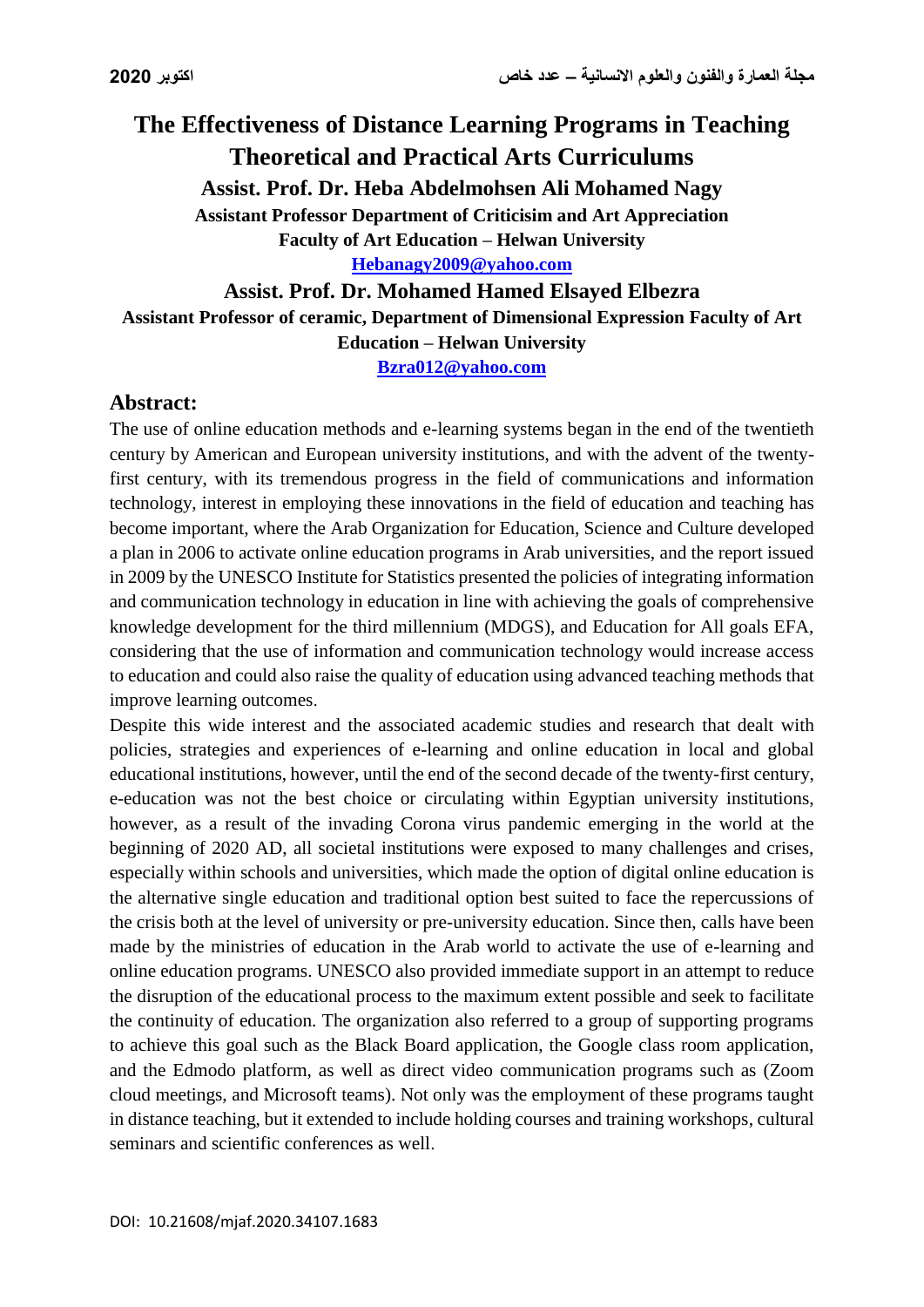Accordingly, the researchers used some of the aforementioned e-learning programs, namely the Black Board program and Google class room, in teaching the content of the curricula of the history of modern and contemporary art, for students of the eighth semester at the Faculty of Art Education, Helwan University, Division of Education for the academic year 2019/2020, and the course of ceramics techniques for students of the fourth semester of the Faculty of Education, Department of Art Education, King Faisal University in the Kingdom of Saudi Arabia for the same academic year.

In light of the local trends of the importance of the digital transformation of education and the adoption of a future vision to benefit from the challenges of the current crisis in the continuity of activating and managing electronic education systems and merging them with traditional education, where the Egyptian Ministry of Higher Education and Scientific Research decides on the project of digital transformation of Egyptian universities and the pursuit of continuous communication between the ministries of higher education communications and information technology in order to support the mechanisms of online education as the best way to develop the infrastructure for the education environment ... and that the development of Arab digital content remains subject to the development of the position of societies and believing in that the content is not just static text information rather than it is applied educational software and cultural and artistic creations that take on technical shapes, images, videos and audios.

This calls for a study and evaluation of the online education experience that the faculty members in the Egyptian universities fought to determine their pros and cons, and then suggest solutions that guarantee their development and continuity. Therefore, this research tends to study the effectiveness of online education programs in teaching arts courses, whether theoretical or practical in colleges of art education, which contributes to identifying the strengths and weaknesses of the mechanisms that were followed and then setting up improvement procedures, can be used in the development plans of theoretical or practical courses in the faculties of arts in general and art education in particular, whether for the bachelor's degree or the post graduate studies to ensure the achievement of quality in university education.

### **Then this research tends to answer the following question:**

1.What is the effectiveness of teaching a program in the history of modern and contemporary art with the strategy of distance learning by applying Google class room?

2.How effective is teaching the ceramic techniques program with the distance learning strategy by applying the Black board platform?

### **Research hypotheses:**

1.Online education programs contribute to teaching theoretical and practical arts courses effectively through the availability of a set of technical and cognitive requirements necessary to benefit from the methods of e-learning.

2.The possibility of identifying people's points and weaknesses "pros and cons" to experience the use of distance learning in theoretical and practical arts courses at the Faculty of Art Education.

### **Research objectives:**

1.Detecting the effectiveness of using online education programs in teaching theoretical and practical arts courses;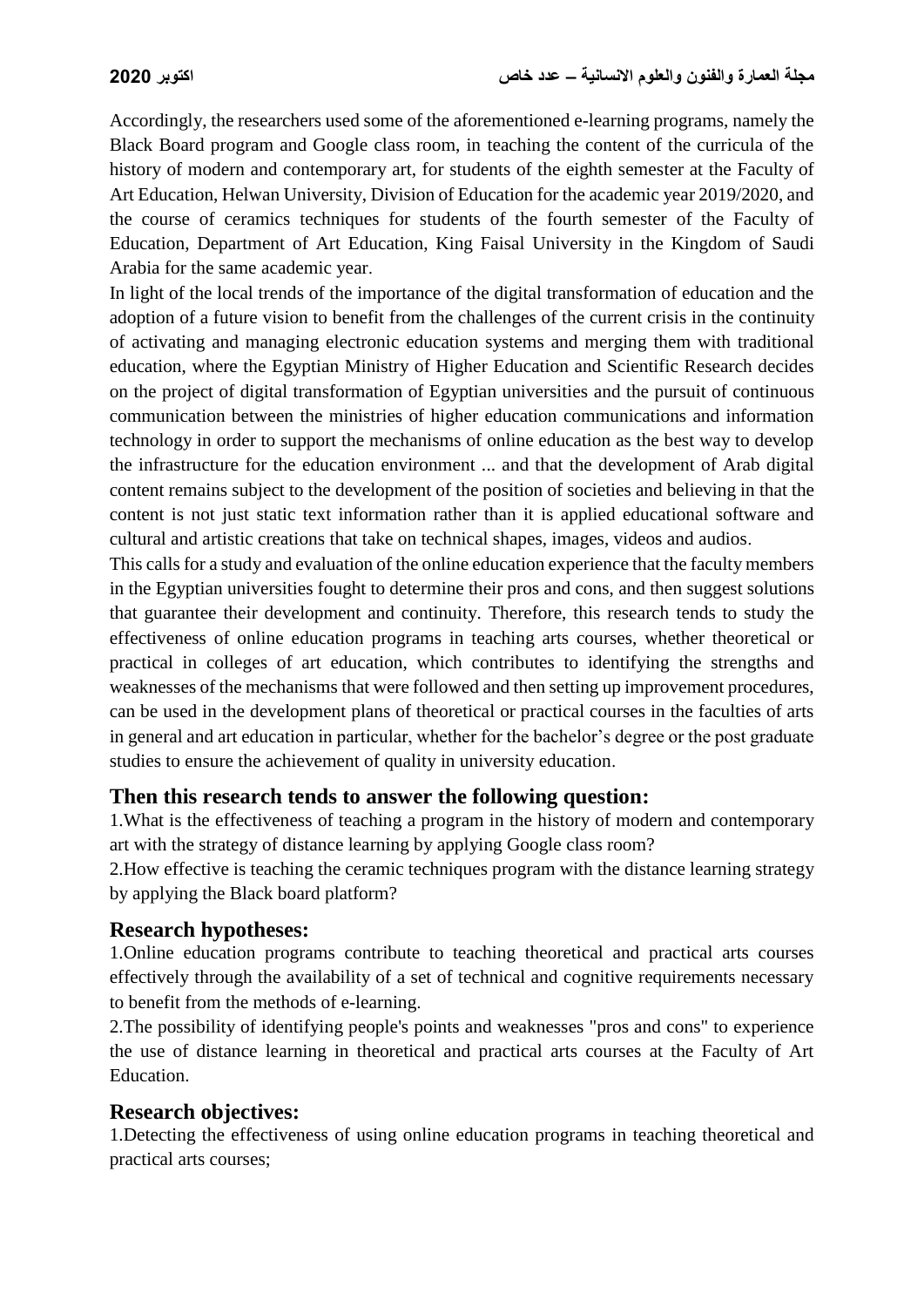2.Determining the strengths and weaknesses (the pros and cons) of the experience of using online education programs in teaching theoretical and practical arts courses in the colleges of art education.

#### **Research importance:**

1.Finding new approaches to art education and teaching through e-learning via distance applications; Supporting the goals of the executive project and the directions of the Egyptian Ministry of Higher Education and Scientific Research with the digital transformation of universities

2.Directing the attention of the curriculum coordinators to develop development plans that achieve the merging of traditional and electronic teaching methods and the continuity of spreading the culture of online education between students and faculty members.

#### **Research limits:**

The research is limited to studying the effectiveness of the e-learning program using the Google class room and Black Board, in teaching the course of the history of modern and contemporary art for students of the eighth semester at the Faculty of Art Education, Helwan University, Technical Education Division for the academic year 2019/2020, And ceramics techniques for the fourth semester students, Faculty of Education, Department of Art Education, King Faisal University in the Kingdom of Saudi Arabia for the same academic year.

Since the BlackBoard program is an integrated e-learning system that contains multiple possibilities, and is officially applied in universities in Saudi Arabia before the invasion of Corona virus, also King Faisal University is one of the best universities in the application of the system of e-learning in Saudi Arabia, which may contribute to the development of the emerging e-learning experience in Egyptian universities by benefiting from the exchange of digital teaching experiences and skills.

#### **Research tools**:

- Google Class room and Black board platforms.

-The method of measuring the effectiveness of this research is based on the design of a questionnaire, to measure the trends of students about the experience of distance learning in the teaching of courses in the history of modern and contemporary art, and the decision of ceramic techniques, and then present it to a committee of arbitrators to explore their opinions on the validity of the terms of the questionnaire which are:

**First**: Planning and preparing for the e-learning program.

**Second**: Teaching and learning methods in the e-learning program.

**Third**: Methods of communication with the teacher of the course in the e-learning program.

**Fourth**: Methods of evaluating assignments and student duties.

**Fifth**: The effectiveness of the use of the e-learning program of the course.

- Google Form for the questionnaire application.

#### **Research results:**

The results of the five terms of the theoretical course using Google Class Room are part of the very high effectiveness and effectiveness, as was the general trend of all items (I agree), and the order of the items according to the percentages of the arithmetic averages is as follows: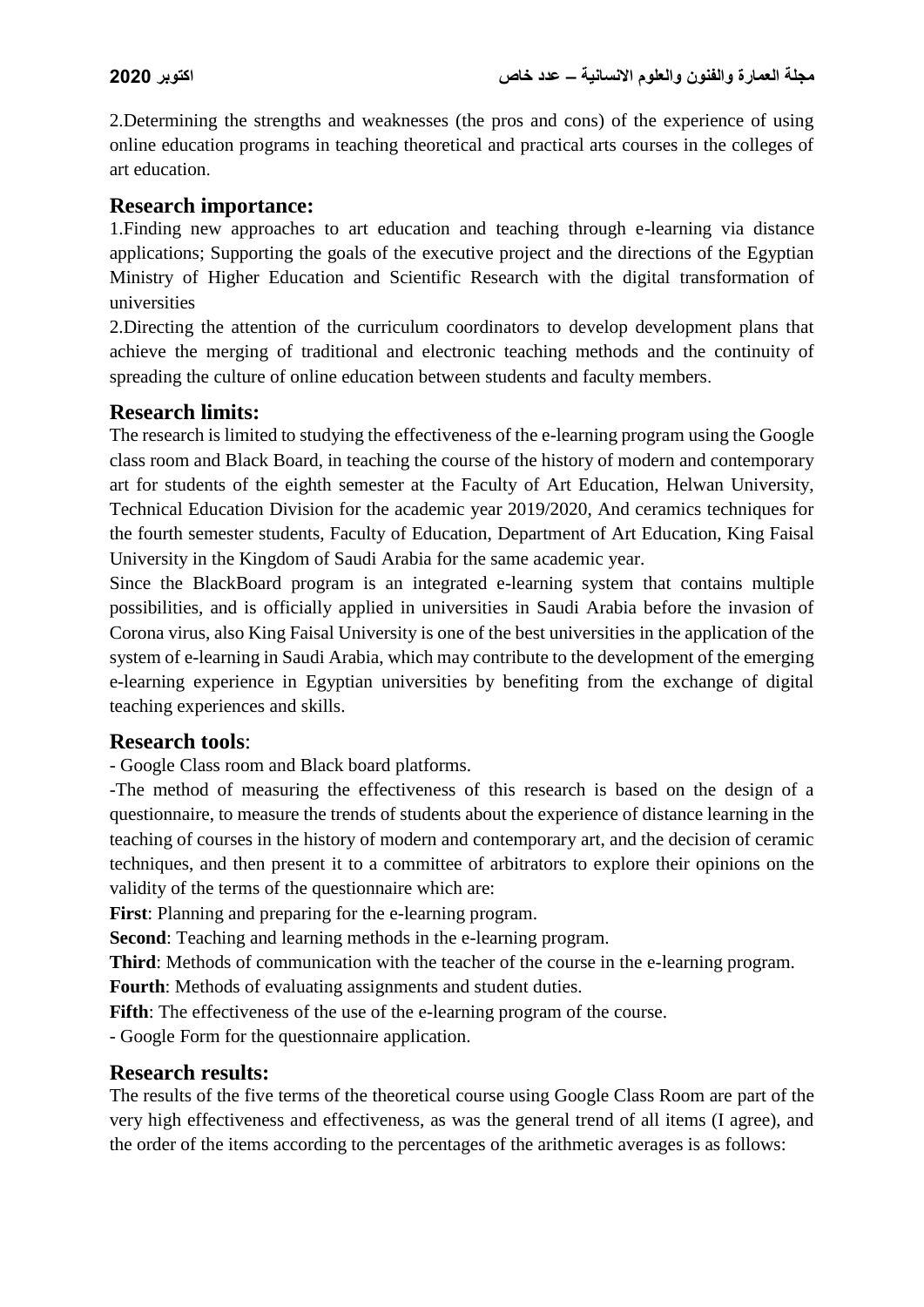- Planning and preparation: Percentages of the average arithmetic of its phrases ranged from 90%-87%.

- Methods of evaluating: the percentage ranged from 89% to 82%.

- Methods of Communication: The percentages of the average ferry amounted to 83.5% - 82.5%.

- Teaching and learning methods: averages for other items are reduced to 77% - 81.5%,

- The program's effectiveness: for evaluating students for the e-learning experience, it ranked last with 73% - 77.5%

As for the analysis of the results of the questionnaire using the blackboard program, it is clear that the results of all the items of the questionnaire fall within the meaning of very high effectiveness except the last item on the effectiveness of using the program and evaluating the experience of its use, but it achieved a high level of effectiveness. While the percentages of the arithmetic averages of the other four items (planning and preparation- teaching and learning methods- methods of communication - methods of evaluation) all converged, they exceeded 90%, and the general trend of all items (I agree).

It can also be said that the blackboard program system was effective in teaching the practical course (ceramic techniques) with the observation that it achieved a higher effectiveness than the Google Class Room platform due to the availability of the following e-learning basics in this system:

-Infrastructure.

-Policies and procedures.

-Educational content.

-Educational applications.

### **Research recommendations:**

1.providing training on the use of electronic education programs, whether for students or faculty members and for various applications, whether it is holding lectures remotely or recording them using multiple software or preparing assignments and electronic tests and all that is related to the content of distance learning can be achieved through the holding of courses, public seminars and workshops.

2.Preparing more research and studies on the use of e-learning applications and software in the teaching of arts courses.

3.Working on the addition of content for e-learning in general and e-learning in the teaching of arts and art education, especially within the educational courses to spread the culture of elearning and self-learning as the focus of international attention today.

4.Seeking to integrate traditional education with e-learning or so-called blended learning to combine the advantages of the two systems where students' skills and abilities should be developed in relation to the use of technological and informatics applications that should characterize the 21st century student.

### **References:**

1- D.r.garison,Tire andirson:2006," Alt3lem Al elctrone fe al karn al wahed wa el 3shren itar 3amal llbahs wa al tatbek". Targamt Mohamed radwan alabrash, maktabat el 3obaikan, al mamlka al arabia al soudia, al reiad,p29.